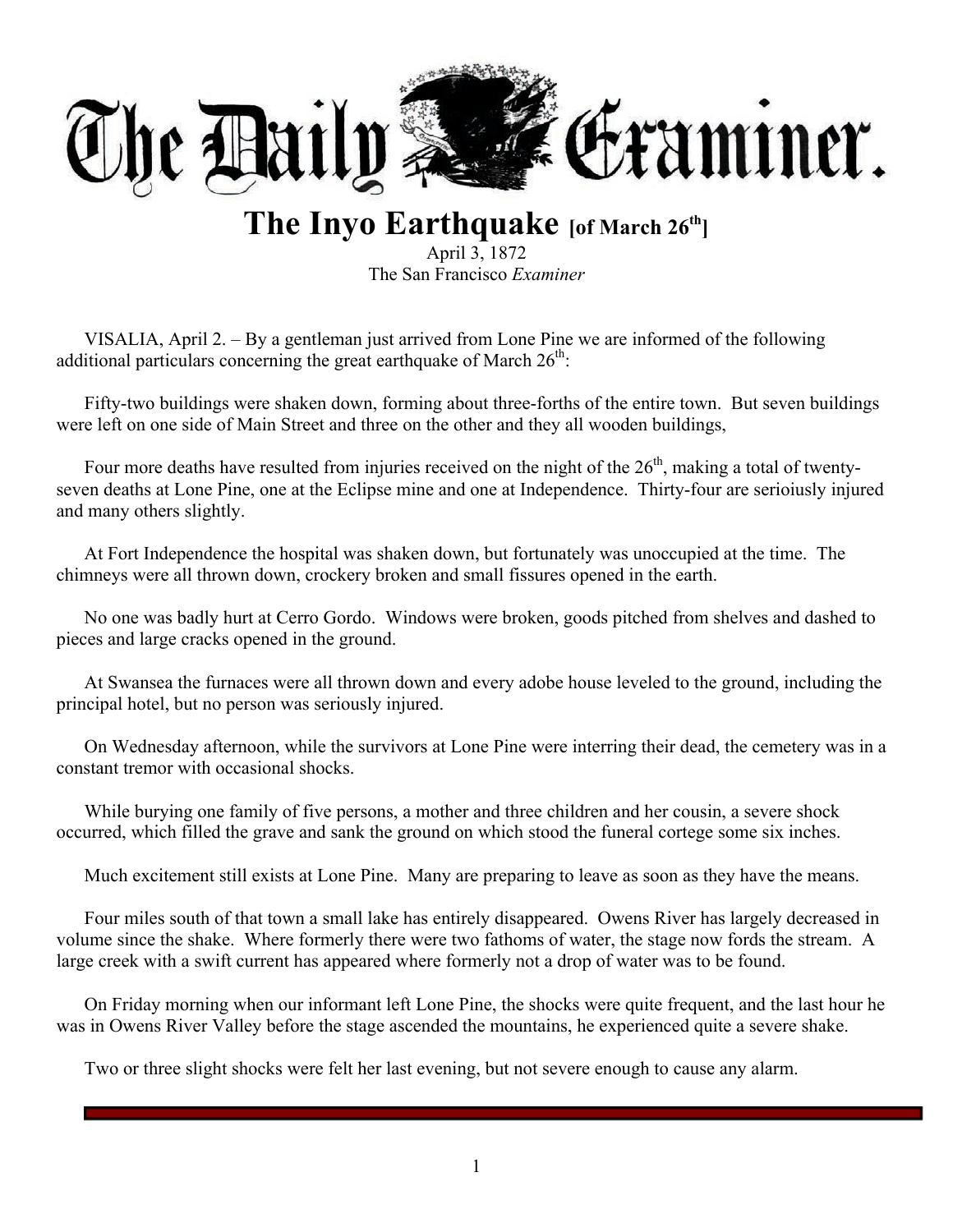

Accounts to Thursday morning state that the explosions and heavings in Owens River Valley still continued, but not so violently. The most correct estimates place the number of killed at less than thirty, and of wounded at about one hundred. Subscriptions of money, food, etc., for the sufferers are solicited. Colonel Whipple was on his way to San Francisco to enlist sympathy in their behalf.

At Tibbett's ranch, fifteen miles above Independence, about forty acres of ground sunk about seven feet below the surface of the surrounding country. Big Owens Lake has risen four feet since the first shock. Owens River ran over its banks, depositing shoals of fish on shore after it receded. For a distance of three or four miles through Lone Pine the earth cracked. One side remained stationary, while the other sank seven or eight feet leaving a wall of earth extending over three miles in length, where formerly was a level plain. Innumerable cracks were made throughout the valley. Kern and Owens rivers turned and ran up stream for several minutes, leaving their beds dry, and finally returned with largely increased volumes of water.

## THE SHOCK AT INDEPENDENCE

Mr. Frank Bell, who was at Independence last Tuesday morning when the great earthquake occurred, gives some particulars of his experience to the Virginia Enterprise. From the first shock until nearly 7 o'clock the

earth was never for a moment perfectly quiet and every few minutes heavy shocks of a few seconds duration were occurring. In all there were more than fifty heavy shocks. The first shock cracked and threw down many walls and buildings, but it was the heavy succeeding shocks which leveled everything. The brick Court-house and every brick and adobe house in the town and throughout the whole country were thrown down.

## PERILOUS POSITION OF A CHILD

When the first shock occurred, Mr. Harris, of the firm of Harris & Kline, rushed out of his dwelling with his family. After getting out he found one child was missing,



and was rushing back to rescue it when the building fell. It was supposed that the child was killed, but upon cutting through the roof and removing a portion of the wreck of the building, it was found and rescued quite unharmed, it would be useless to attempt to describe the consternation which prevailed throughout the town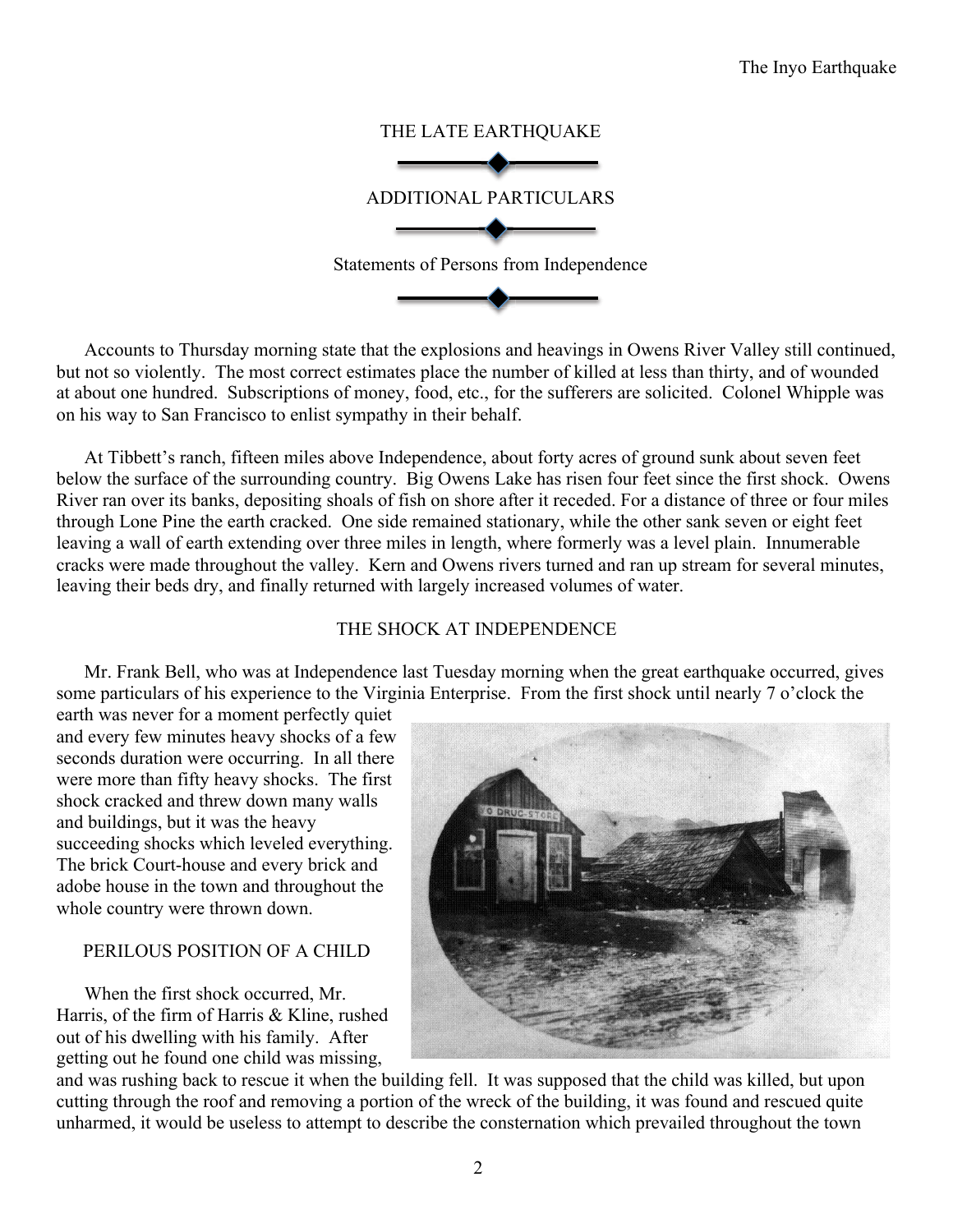during the time the shocks were occurring – many supposed the last great day had come. The shocks were accompanied with a great rumbling, and the air was filled with great clouds of dust – indeed, such quantities of dust filled the air that a cloud was formed which was seen by persons residing fifteen or twenty miles to the northward.

#### STREAMS OF FIRE ISSUE FROM THE MOUNTAINS

Fourteen miles this side of Independence, in the Sierra Nevada mountains, is a large mountain called Black Rock, the sides of which are covered with lava, and which is supposed to be an extinct volcano. The settlers informed Mr. Bell that during the time the shocks were most severe, flashes of light were seen to issue from the top of this mountain, and streams of fire ran down the its sides. There are on the side of the mountain three old lava streams, but when the stage passed along no one had yet gone to see if any fresh flow had occurred. Mr. Mallory, formerly of Carson City, stated that he observed flashes of light in other places in the mountains, but he was of the opinion that they were caused by rocks striking together as they rolled down the slopes of the peaks. In places on the stage road there were encountered

#### ROCKS AS LARGE AS TWO-STORY HOUSES

which had rolled down from the mountains. From Independence to Big Pine, a distance of forty-five miles, there is not a square yard of ground that does not show cracks. Near Big Pine they found a crevice across the road sixty feet wide and six feet deep. Off the road, but in plain sight, this crevice was two hundred feet wide and over twenty feet deep, and it could be traced a long distance running north and south, parallel with the Sierra Nevada mountains.

## LAND RIDGES AND WATER SPOUTS

South of Fish Springs Slough the water was spouted out of the ground in many places, and there were still to be seen large pools when the stage passed. Here, also ridges of ground from eight to ten feet in height were raised up across the road. At Big Pine the heavy dining table, with all it contained, was overturned, and five shocks were experienced while the passengers were eating breakfast. Between Fish Springs and Bishop Creek, where formerly was a desert place, there now gushes forth a stream of water large enough to turn a mill in other places streams and springs are turned topsy-turvy. At Hot Springs, while severe shocks were felt on the surface, the men in the mines (200 feet deep) felt nothing of them. We have been told of many other circumstances in connection with this great earthquake, but have not room to mention them.

## ACCOUNT OF ANOTHER EYE-WITNESS

Mr. Augustus C. Diggins of Virginia was at Independence at the time of the earthquake. He says that on the day preceding the earthquake very high winds prevailed at Independence and over the whole of the valley, but at night it subsided, and the air became perfectly calm. The first tremor awakened him, but before he could spring from his bed it was demolished and fell to the floor, the center table tumbled over, and the house pitched and rocked like a rowboat in a rough sea. The building was a strong frame one, and was consequently not thrown down. He describes the noise which accompanied the shock as appalling. It seemed as if the mighty mountains skirting the valley were breaking up ad rolling into the plains below – the sound was in the air and under their feet, and its reverberations through the tumbling mountains were as terrific as the noise itself. He says the first shock was a compound one, oscillatory and vertical. He ran into the street, and in the clear moonlight saw that every adobe and brick house in the tow was in ruins. The ground heaved and vibrated, and then as the awful sound died in its far off echoes, those who had escaped from their crumbling dwellings, aghast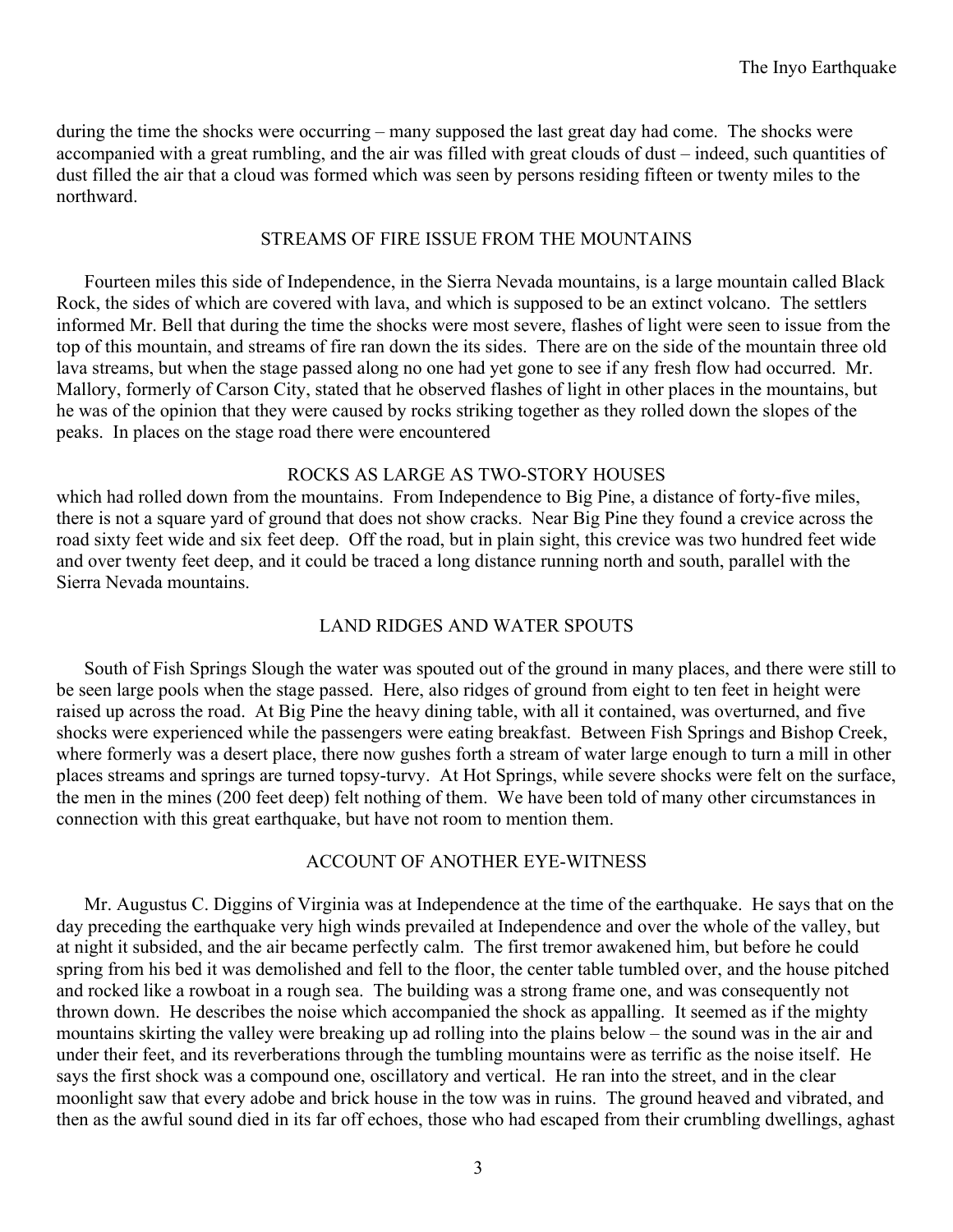and almost speechless with terror, hoped the catastrophe was over. But almost instantly, away to the south, down the narrow valley toward Lone Pine, was heard a sharp and thundering explosion as a thousand columbiads fired at once. The people braced themselves for the shock – nearer and nearer came the appalling noise, and as the shock advanced thousands upon thousands of huge rocks tumbled from the crags on either hand and crashed with deafening din into the ravines and upon the edges of the valley below. Then came the noise under their feet, and with it the awful, sickening and terrifying uplift and swing of the earth. The people ran to and fro; some screamed, some prayed, others stood still and watched the course of things with stoical indifference. They soon learned that but one or two persons had been killed there, and yet none knew what the end might be, for the earth vibrated constantly. At short intervals would be heard away off in the direction of Lone Pine and the lake that terrible boom! bang! as if the very mountains themselves were splitting in twain.



Not only did tens of thousands of rocks and boulders rolling down the mountains add to the confusion of the scene, but in the Sierra, on one side of the valley, avalanche after avalanche of snow was sent thundering, booming, almost screaming down from the regions of eternal frost and ice to the gulfs below.

## VOLCANIC PHENOMENA

People living near Independence, at points were they could see plainly the sides of the mountain on either hand, told him that every succeeding shock they could plainly see in a hundred places at once, bursting from the

rifted rocks great sheets of flame apparently thirty or fifty feet in length, and which would coil and lap about a moment and then disappear. He says these flames could not have been caused by friction of rocks and boulders coming down the mountains, for in his own neighborhood there were plenty of these, but no fire visible. In one place he saw an immense ledge or drift of whitened and broken rocks forced out of the mountains and fall like an immense dump from some mining tunnel down its side.

When daylight came the entire valley south of Independence, and towards Lone Pine, was filled with smoke and dust, and in places, people said, the fumes of sulphur were almost suffocating. The clouds of smoke extended from Fish Springs south as far as the eye could reach.

Numerous springs were dried up instantly and others broke out in other places, while the flow of water from all was greatly increase. In one little stream three or four inches deep, the water was thrown upward to the height of two or three feet over foot-bridges. A man had several rafts moored in the river near Independence laden with lumber, and each was thrown high and dry. Mr. Diggins saw springs of water forced out of the mountains, where before the rocks had been as dry as a powder-house. From the time of the first shock until daylight, the noises and shocks were incessant.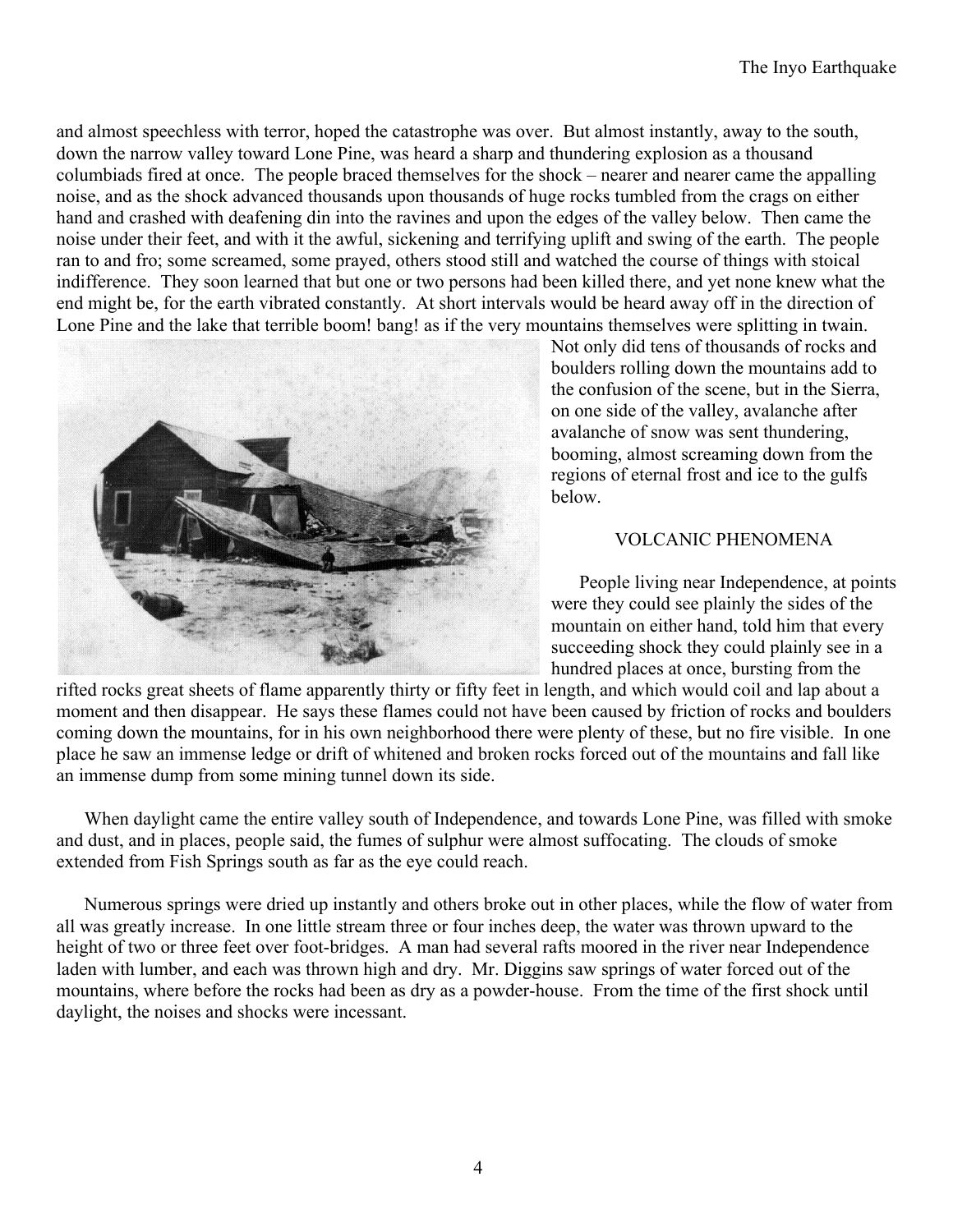## LEAVING THE COUNTRY

At daybreak several parties and himself took the stage and started from the place for Aurora. Still the shocks continued – some were so heavy that they were felt in the stage by the passengers, and the underground noises were constantly heard. The valley was torn in pieces along the road. In every direction there were fissures, which, however, had been filled in again by the loose soil. Some, however, were long and deep. Often they were obliged to stop, get out of the coach, and hunt for a safe route, where before it had been as smooth as a barn floor. At one place a large section of the valley had subsided about ten feet leaving an abrupt perpendicular bank at the sides. In many places the ground was thrown into ridges and mounds five to six feet high, and in every direction were signs of the destructive agencies that had been at work – all, however, decreasing in number and extent as they traveled north. Cattle and horses were thrown prostrate during the heavier shocks, and their bellowing and neighing were pitiful to hear.

At Blind Springs, where brick buildings were hurled down, men at work 200 and 300 feet under ground felt no shock. The same fact was reported to him at Aurora, where the shock was quite severe. At Black Rocks and Fish Springs the atmosphere was strongly impregnated with sulphur. For seventy-five miles north of Independence not an adobe or brick house was left standing.

#### CHARACTEROF BUILDINGS

The adobe and brick buildings in the valley and towns were made quite strong. Some were roofed with lumber and shingles, and some with thatched tules. The frame houses are built strong to withstand the violent winds which prevail there at some seasons.

#### AN INCIDENT

A family, consisting of a man, his wife and several children, living in a brick house near Independence, were startled by the shock, and father and mother, seeing that the house was sure to fall, hastened out with all of their children but the babe, which lay in their bed. From the door the mother returned to rescue her darling, but the walls crumbled, and their house was a heap f broken adobes and boards. The mother and all escaped. She ran back through the debris for the body of her babe, and there, on the mattress, with walls of adobe on each side and a board over it, lay the little one, crying, but without so much as a bruise on its whole body.

#### FORMER EARTHQUAKES

In 1812 the Mission of San Juan Capistrano, in Los Angeles county, was destroyed by a great shock, which also destroyed the Mission of Purissima, in Santa Barbara county, 170 miles distant. These Missions were built of adobes. The shock occurred on a Sunday, while the people were in church, and at San Juan about forty persons were killed by the falling walls.

In 1857 a shock occurred at Los Angeles. An old man, who was crossing the plaza at the time, was thrown down and so seriously injured that he soon after died. Near Fort Tejon, at a place known as Elizabeth Lake, about 60 miles from Los Angeles, the ground opened, and a gaping crevice two feet wide still remains. A native Californian couple residing in that neighborhood, in an adobe dwelling, were buried in its ruins as it was overthrown by the shock.